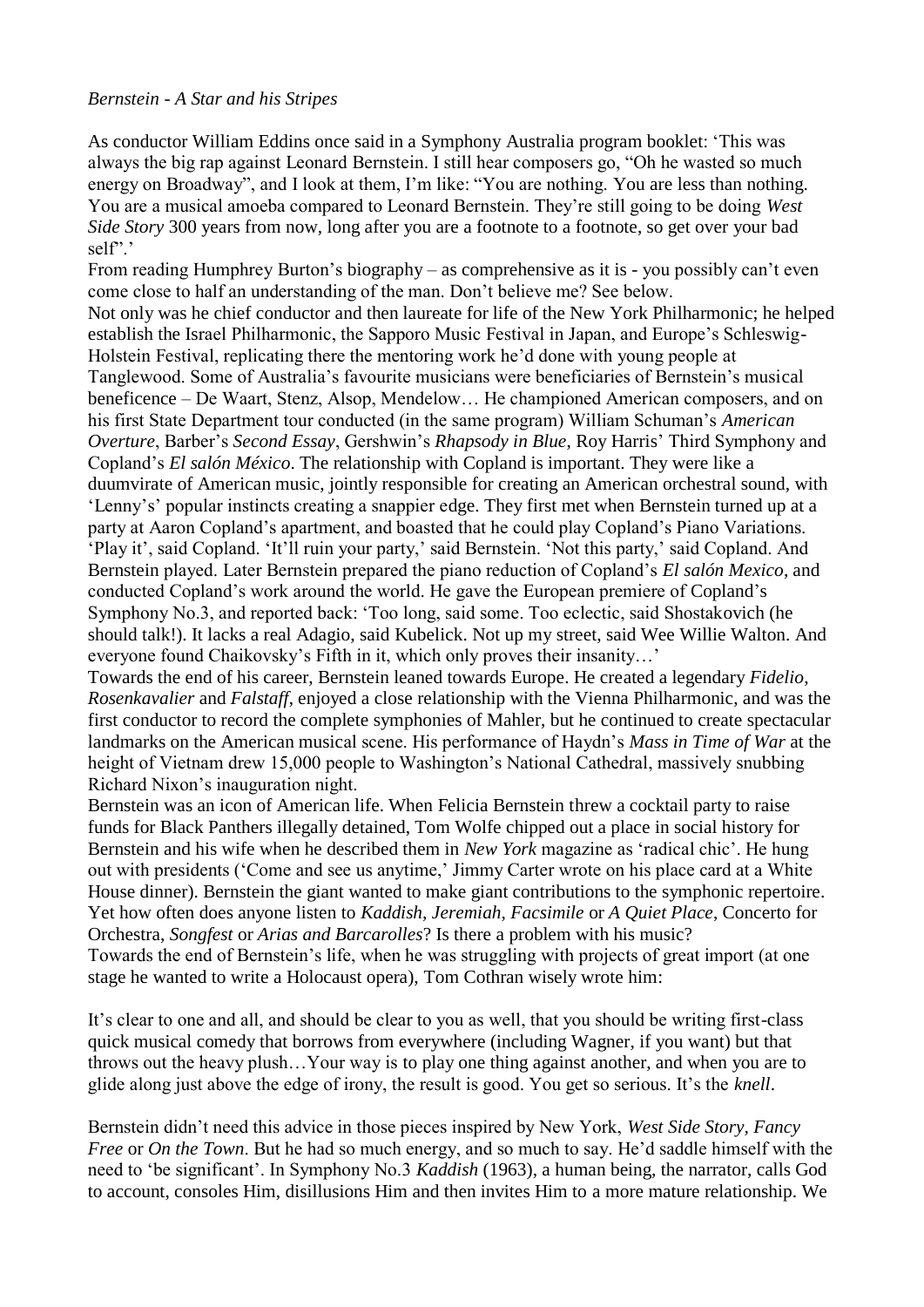probably wouldn"t mind the tortuousness if we didn"t hear any words, as in the psychological ballet *Facsimile,* or if the words were in Hebrew as in *Jeremiah* (Symphony No.1), but in Bernstein"s English you wonder if the Job-like railing is from someone with no more cause for complaint than a suburban mortgagee. Perhaps Bernstein could have heeded the advice sometimes given to playwrights: let the characters drive the work and the subtext take care of itself.

"Bernstein's music is "conductor's music"," say those who try to find a reason why the serious pieces "don"t work". He"d pull an appropriate trick out of the ragbag of conductor"s repertoire whenever he needed to convey depth, say the detractors. A conductor who specialised in Mahler would have no shortage of these. But eclecticism is not really the problem. *Mass*, once described as "the greatest mélange of styles since the ladies" magazine recipe for steak fried in peanut butter and marshmallow sauce" is one of his most successful pieces (performed somewhere in the world each month). It works because it knows what it is: a musical. Commissioned by Jacqueline Onassis for the opening of the Kennedy Center in 1971, *Mass* is a hippy-era comment on faith, complete with *Godspell*-type characters (the librettist was Stephen Schwartz), within the context of the Latin mass, but if you're not offended, it's catchy and coheres. Its eclecticism is part of a time-honoured American tradition.

Another work that started life as a musical, *Candide* (1954), tells the story of a young man who struggles through life to maintain his mentor's philosophy that 'all is best in this best of all possible worlds". The overture will always be an effective concert opener, but Bernstein and the original cowriter, Lillian Hellman, wanted *Candide* to carry a critique of Eisenhower"s USA, a land of House Committee investigations into Un-American Activities. *Candide,* it seems, ended up between stools, not quite musical, not quite opera. Three writers and six lyricists later, and it seems no-one was any closer to a definitive form. The "final version" of 1989 put back more music, but did it fix the frame? Had no-one sat down at the start and worked out what sort of piece it should be? Perhaps not, since the music had apparently just gushed out of Bernstein.

As a child visiting relatives in Connecticut and listening to Uncle Harry Levy"s phonograph, Bernstein made no distinction between the "Suicidio" aria from *La gioconda* and Barney Rose"s *Barney Google* ('with the Goo-Goo-Googly Eyes'). As an adult he would've given 'my balls to have written four bars of [*Così fan tutte*]". Sure Bernstein had serious concerns: psychoanalysis and the condition of Modern Man, the crisis of faith in a violent century, his Judaism and patriotism. He could certainly "do" uplifting, as when Marlon Brando walks up the gangway, bleeding but triumphant, at the end of *On the Waterfront*.

But was he better off when these things crept out of his unconscious. Bernstein was proudly patriotic when it was patriotic to be proudly liberal, but his Bicentennial gift to the nation, *1600 Pennsylvania Avenue*, written with no less a collaborator than *Camelot*"s Alan Jay Lerner, was a flop. 'School pageant,' said one critic. 'Only two titans could have had a failure like this,' said West *Side Story* collaborator Jerome Robbins. *Songfest* (1977), on the other hand, the other bicentennial gift, is sadly little known, a moving tribute to Bernstein"s favourite American poets while aiming to be no more than a song cycle.

Left to his unconscious Bernstein's music could throw up interesting conjunctions of pet themes. Voltaire closes *Candide* with a throwaway line: ""There is a chain of events in this best of all possible worlds…" "That"s true enough," said Candide, "but we must go and work in the garden."" Bernstein turns this ending into a virtual anthem, "Make my Garden Grow". But if you compare it with "To Burn with Pride" from *1600 Pennsylvania Avenue*, the family resemblance of musical phrases at key points of the two texts reveal interesting parallels:

*Candide* You"ve been a fool

And so have I…

We're neither pure nor wise nor good...

*1600 Pennsylvania Avenue* To burn with pride And not with shame…

Not hide my head when the flag goes by…